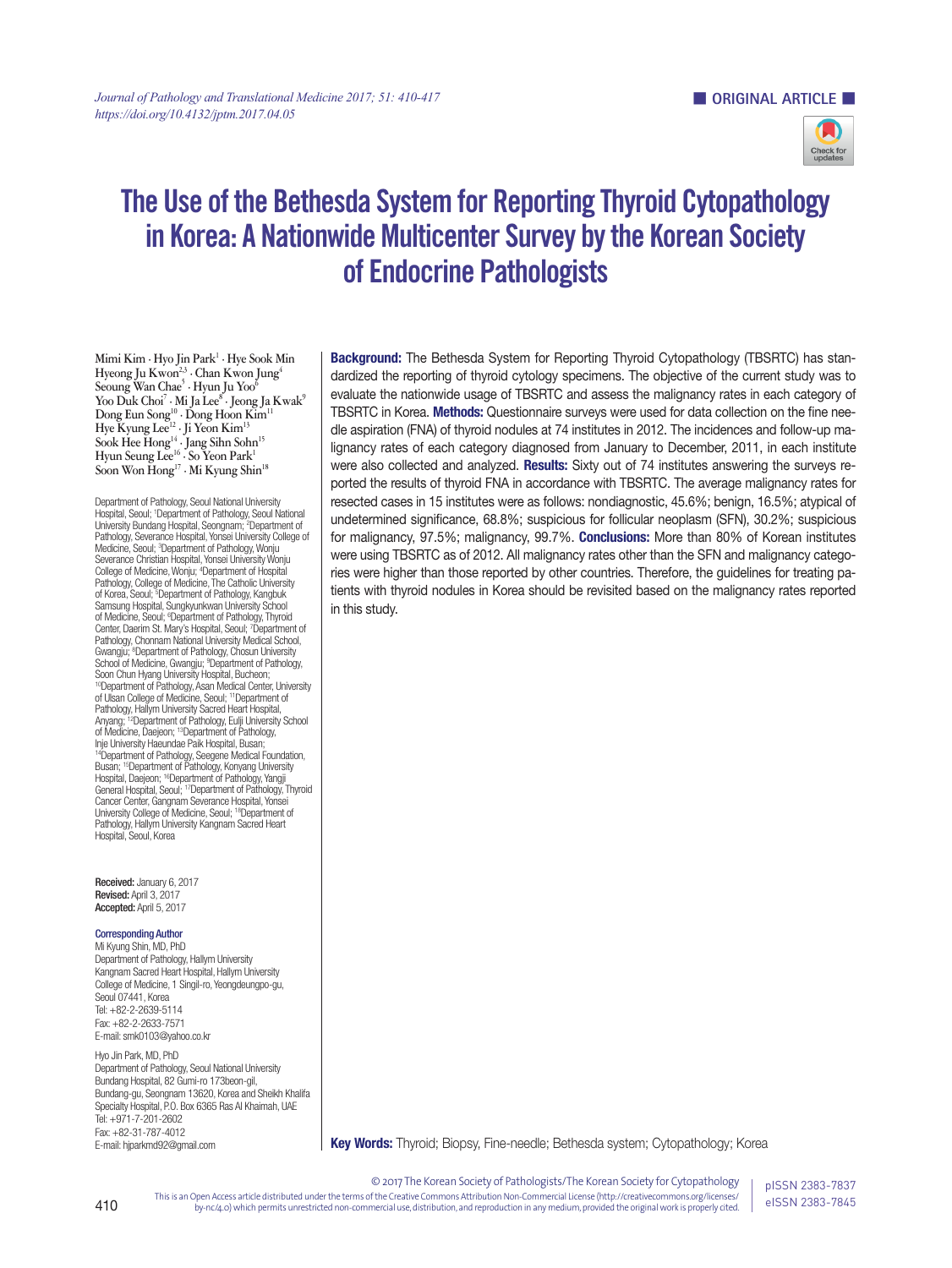The Bethesda System for Reporting Thyroid Cytopathology (TBSRTC) was developed to provide uniform terminology and diagnostic criteria for reporting thyroid fine needle aspiration (FNA) and to relate these cytologic diagnoses to clinical management.<sup>1</sup> TBSRTC describes six categories for the diagnosis and reporting of thyroid FNAs, each with an assigned "risk of malignancy" and associated recommendations for clinical management.<sup>1</sup> Since its implementation, many studies have demonstrated that TBSRTC has improved the quality of reporting by decreasing the number of ambiguous reports, increasing the positive predictive value of malignancy in thyroid glands that are operated, and decreasing the rates of surgery for benign thyroid nodules.<sup>2-5</sup>

TBSRTC terminology was incorporated into the 2009 guidelines of the Korean Thyroid Association (KTA) for management of patients with thyroid nodules and thyroid cancer.<sup>6</sup> Several studies in Korea have demonstrated that TBSRTC well stratifies the malignancy risk by diagnostic categories and provides clinicians with useful information on the management of thyroid nodules.<sup>7-10</sup> However, a wide variation in the incidence and malignant risk of each diagnostic category (DC; from here on, we will use DC as the abbreviation of diagnostic category), especially of the atypia of undetermined significance/follicular lesion of undetermined significance (AUS/FLUS) categories, has been reported.<sup>11,12</sup> Moreover, the malignant risk of the categories has been reported to be higher than the implied risk of malignancy in TBSRTC.<sup>7,9,13-15</sup>

In the current study, we aimed to evaluate the extent of implementation of TBSRTC for reporting thyroid FNAs and its impact on managing patients with thyroid nodules by assessing the incidence and malignancy rate in each category of TBSRTC in Korea.

# MATERIALS AND METHODS

## Design and data collection

A questionnaire designed by the Endocrine Pathology Study Group of the Korean Society of Pathologists to gather data concerning the extent of implementation of TBSRTC and its impact on clinical practice was mailed to 211 pathology laboratories in the year 2012. Participants were asked questions related to the year of implementation of TBSRTC, number of thyroid aspiration cases in 2010 and 2011, usage of liquid-based cytology, types of liquid-based cytology used, and usage of core needle biopsy. Subsequently, a questionnaire was mailed to 41 institutions that had agreed to provide the statistics of thyroid FNA including the incidence, operation rate and malignancy rate of each diagnostic categories of TBSRTC. All the participants' answers were collated.

Among them, sixteen institutes reported the incidence of each category (unsatisfactory, benign, AUS, follicular neoplasm [FN], suspicious for malignancy [SM], and malignancy) in TBSRTC diagnosed from January to December, 2011. In total, 42,132 cases were analyzed. Follow-up malignancy rates of each category in 15 institutes were also collected and analyzed. Malignancy rate of each category was estimated based on surgically resected specimens. This survey was approved by the Institutional Review Board of Seoul National University Bundang Hospital, waiving the requirement for informed consent (IRB No. B-1212/182-304).

## **Statistics**

The statistical significance of the data was assessed using SPSS ver. 21.0 for Windows (IBM Corp., Armonk, NY, USA). The sensitivity, specificity, positive predictive value, and negative predictive value were calculated in two different settings considering thyroid FNA as a "screening test." First, we calculated these parameters in malignant thyroid tumors. Surgical specimens which had been cytologically classified in the DC II of TBSRTC and diagnosed histologically as benign were considered to be truenegative samples. Surgical specimens whose cytologic diagnoses were in the remaining diagnostic categories (DC V, DC VI) and histologically proved to be malignant neoplasms were considered to be true-positives. The false-positive category included cases that had been diagnosed as SM or malignant (DC V, DC VI), but later confirmed histologically as benign (normal, non-neoplastic benign lesion, or benign neoplasm). The false-negative cases included those diagnosed as benign on FNA but confirmed as malignant upon surgical excision. In addition, those parameters were calculated for thyroid neoplasms including benign (such as follicular adenoma) and malignant. For this calculation, follow-up surgical specimens diagnosed as non-neoplastic benign disease or normal, which were interpreted as the DC II of TBSRTC, were considered to be true-negative samples, and the remaining diagnostic categories (DC IV, DC V, and DC VI), which proved to be either benign or malignant neoplasms by histologic examination of the surgical specimens, were considered to be true-positive. The false-positive category included cases that were diagnosed as FN, SM, and malignant but later confirmed histologically as benign non-neoplastic or normal. The false-negative cases included those diagnosed as DC II on FNA but confirmed as a true neoplasm upon surgical excision. The DC I and DC III (AUS/FLUS) categories were excluded from the statistical analysis because these diagnoses usually led to a repeat FNA rather than to surgical excision; moreover, these cases could not be categorized as either positive or negative.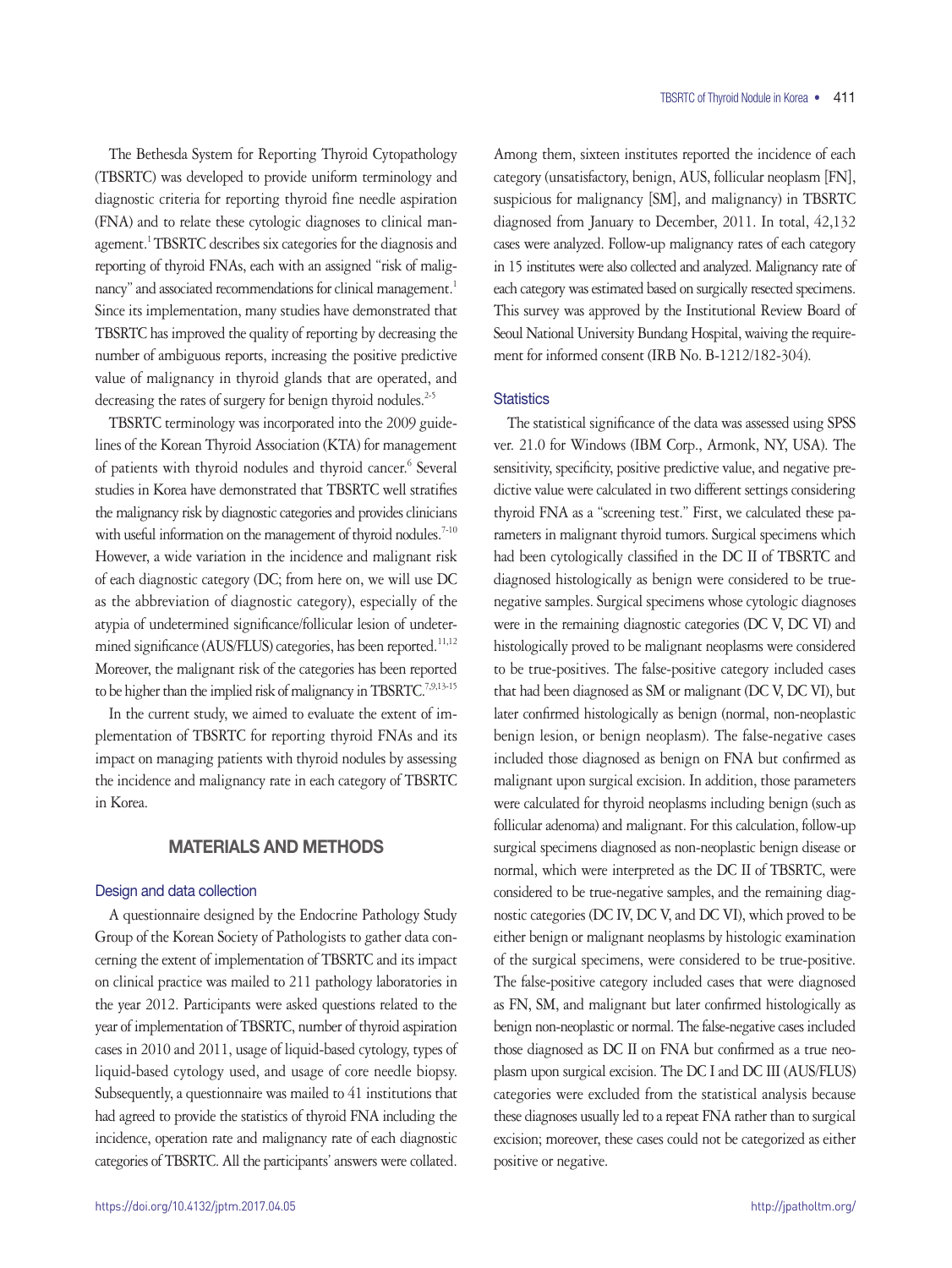# RESULTS

## General survey questions

Questionnaire surveys were sent out to 77 institutes of pathology with controlled quality authorized by the Korean Cytopathology Conference. Three institutes were excluded because they were sending out their cytology specimens to consultants for the diagnosis, and answers from 74 institutes were included in the assessment. The survey results are summarized in Table 1.

Among the 74 institutes, 60 used TBSRTC for their diagnostic categorization of thyroid FNA at the time of survey. The starting year of using this classification varied from 2008 to 2012. The usage increased particularly from 2010 to 2012, 3 to 5 years after the conference in Bethesda. In Korea, the corresponding guidelines of the KTA for management of patients with thyroid nodules

#### Table 1. Summary of the survey

|                                               | No. of institutions (%) |
|-----------------------------------------------|-------------------------|
| No. of institutions using TBSRTC              | 60/74 (81)              |
| The starting year using TBSRTC                | 60                      |
| 2008                                          | 1                       |
| 2009                                          | 5                       |
| 2010                                          | 17                      |
| 2011                                          | 20                      |
| 2012                                          | 17                      |
| Methods of fine needle aspiration             | 74                      |
| Conventional                                  | 41                      |
| Liquid base                                   | 11                      |
| <b>Both</b>                                   | 22                      |
| The starting year using liquid based cytology | 33                      |
| 2000                                          | $\mathbf{1}$            |
| 2002                                          | $\mathbf{1}$            |
| 2006                                          | 1                       |
| 2007                                          | $\overline{2}$          |
| 2008                                          | 5                       |
| 2009                                          | 5                       |
| 2010                                          | 10                      |
| 2011                                          | 3                       |
| 2012                                          | 3                       |
| Others                                        | $\overline{2}$          |
| Types of liquid based cytology                | 33                      |
| Thin-prep                                     | 16                      |
| Sure-path                                     | 16                      |
| Others                                        | $\mathbf{1}$            |
| Main department performing FNA on patients    | 74                      |
| Radiology                                     | 38 (51.4)               |
| Pathology                                     | 2(2.7)                  |
| Internal medicine                             | 21 (28.4)               |
| Surgery                                       | 12 (16.2)               |
| Thyroid clinician                             | 1(1.4)                  |

TBSRTC, The Bethesda System for Reporting Thyroid Cytopathology; FNA, fine needle aspiration.

and thyroid cancer were introduced in 2009, which might attribute in the subsequent sharp rise in the usage of TBSRTC.<sup>6,16</sup> Forty-one out of the 74 institutes used conventional method for FNA, whereas 11 institutes used liquid-based method; the remaining 22 adopted both. Out of the 33 institutes using liquidbased preparation, 10 had started doing so in 2010. Regarding the preparation method for liquid-based FNA, two representative commercial methods, Thin-prep and Sure-path, were predominant: almost every institute chose one or the other method. Core needle biopsy was being done in 21 institutes (27% of the 77). Among them, four institutes (5% of the 77) used both core needle biopsy and FNA as the primary investigation method of thyroid nodules. In thirty-eight institutes (51.4%), FNA was done by radiologists, followed by clinicians of internal medicine, surgeons, pathologists, and thyroid-specialized clinicians.

The survey indicated that the majority of the FNA specimens in Korea (60/74, 81%) were being diagnosed as per TBSRTC as of 2007. Moreover, the preparation method also shifted from conventional to liquid-based, the latter adopted in about 43% (33/77) including the institutes performing both.

# Incidence and malignancy rate of each DC of TBSRTC in Korea

Sixteen out of 74 institutes answering the survey reported the results of thyroid FNA by TBSRTC. The mean distribution of six categories from 42,132 cases of 16 institutes was as follows: 11.1% nondiagnostic, 62.3% benign, 9.7% AUS, 0.9% FN, 6.7% SM, and 9.1% malignancy (Table 2). The mean operation rates of each category were as follows: 7.5% nondiagnostic, 2.4% benign, 20.2% AUS, 43.7% FN, 59.9% SM, and 69.2% malignancy (Table 3).

The average of malignancy rates for resected cases of 15 institutes are shown in Table 4: nondiagnostic, 45.6%; benign, 16.5%; AUS, 68.7%; FN, 30.2%; SM, 97.5%; and malignancy, 99.7%. Relatively high malignancy rates were noted in nondiagnostic and benign categories, which might have resulted from false-negative results of clinically suspicious nodules. Overall, the false-positive rate of the SM and malignancy category combined was 1.23%.

# Follow-up histologic diagnosis of each categories of TBSRTC

The final histological diagnoses upon resection are listed in Table 5. Each DC is sub-classified according to the recommendation of TBSRTC and follow-up histologic diagnoses are summarized by the sub-classification of each DC.

Of 4,599 cases, 247 were operated in the non-DC (DC I) and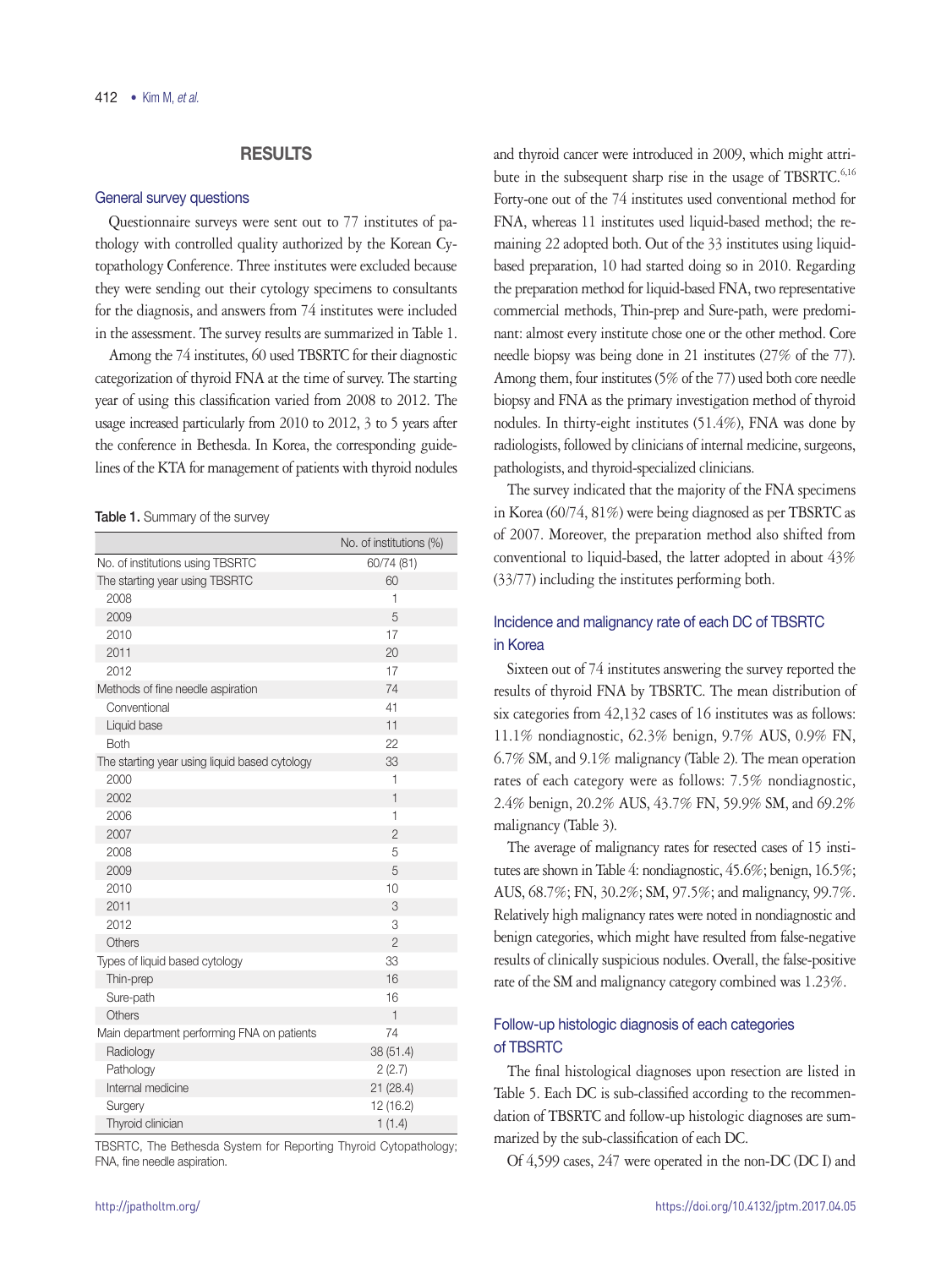128 cases (51.8%) were revealed as malignant nodules. The malignant cases mainly consisted of papillary thyroid carcinoma (121 cases), followed by five cases of follicular carcinoma, one case of poorly differentiated carcinoma, and one case of lymphoma. The benign category (DC II) had 422 cases of follow-up operation out of 21,399 cases. Among them, 320 (75.8%) were revealed as benign nodules and 102 cases (24.2%) were malignant: 89 papillary thyroid carcinomas, 12 follicular carcinomas, and one medullary carcinoma. Out of the 3,708 AUS-categorized cases, 722 had follow-up surgical resection (Table 3). The 514 cases (71.2%) with malignant histologic diagnoses consisted of 471 cases of papillary carcinoma, 25 cases of follicular carcinoma, 13 of medullary carcinoma, four of Hurthle cell carcinoma, and one of poorly differentiated carcinoma. The remaining 208 (28.8%) cases were proved to be benign lesions. In DC VI (FN), 121 out of 283 cases had surgical resection. Fortysix cases out of 121 cases (38%) were malignant: 23 cases of follicular carcinoma, 20 of papillary carcinoma, and three of Hurthle cell carcinoma. The remaining cases (75 cases, 61.9%) that were proved to be benign included 36 follicular adenomas, 19 nodular hyperplasia, 16 Hurthle cell adenomas, and four lymphocytic

thyroiditis (Table 5). A total of 1,133 cases of DC V were histologically confirmed as benign nodules in 32 cases (2.8 %) and malignancy in 1,101 cases (97.2%): 1,094 cases of papillary carcinoma and seven cases of medullary carcinoma (Table 5). Lastly, DC VI (malignancy) had 2,439 resected cases out of 3,343 FNAs. Overall, the final histologic diagnoses were well correlated with preoperative FNA diagnoses. Out of 2,439 cases, 2,419 (99.6%) with a preoperative diagnosis of papillary carcinoma on FNA sub-classification were proved to be papillary carcinoma upon resection. Only 20 out of 2,439 resected cases were non-papillary thyroid carcinoma lesions including one follicular carcinoma, three medullary carcinomas, two poorly differentiated carcinomas, one undifferentiated carcinoma, one metastatic carcinoma, and 12 various benign lesions (Table 5).

## Diagnostic values for TBSRTC in Korea

Through the data obtained by the survey summarized above, sensitivity, specificity, positive predictive value, and negative predictive value were analyzed in two ways. First, we included only those in the benign category (DC II) as negative and malignant

Table 2. The distribution of each diagnostic category of TBSRTC from 16 institutions

|               |                         | Diagnostic category |               |                          |                                            |               |                                     |               |               |               |                                                                 |               |               |               |               |               | Total           | Range                  | $Mean \pm SD$   |  |
|---------------|-------------------------|---------------------|---------------|--------------------------|--------------------------------------------|---------------|-------------------------------------|---------------|---------------|---------------|-----------------------------------------------------------------|---------------|---------------|---------------|---------------|---------------|-----------------|------------------------|-----------------|--|
|               |                         | $\overline{2}$      | 3             | 4                        | 5                                          | 6             |                                     | 8             | 9             | 10            | 11                                                              | 12            | 13            | 14            | 15            | 16            |                 | $(\% )$                | (% )            |  |
| UNS/ND        | .040<br>$(14.7)$ $(21)$ | 386<br>.2)          | 865<br>(16.6) | 199<br>(10.7)            | 513<br>(11.7)                              | 185<br>(10.0) | 285<br>(7.5)                        | 64<br>(8.0)   | 315<br>(17.2) | 400<br>(13.1) | 154<br>(6.8)                                                    | 208<br>(10.4) | 522<br>(16.9) | 39<br>(6.4)   | (0.9)         | 97<br>(5.8)   | 5.279<br>(12.5) | $0.9 - 21.2$           | $11.1 \pm 5.3$  |  |
| Benign        | (47.9)                  | 3.397 1.045 2.791   | (57.4) (53.5) |                          | 978 2.825 1.099 2.611<br>$(52.5)$ $(64.6)$ |               | $(59.7)$ $(68.5)$ $(50.9)$ $(56.3)$ |               |               |               | 409 1,087 2,218 1,904 1,512 1,290<br>$(72.7)$ $(83.9)$ $(75.2)$ |               | (41.7)        | 441<br>(72.4) | 615<br>(78.2) | (60.8)        | (59.9)          | 1.014 25.236 41.7-83.9 | $62.3 \pm 12.0$ |  |
| <b>AUS</b>    | 893<br>(12.9)           | 190<br>(10.4)       | 360<br>(6.9)  | 369<br>19.8              | 275<br>(6.3)                               | 159<br>(8.6)  | 367<br>(9.6)                        | 117<br>(14.6) | 188<br>(10.3) | 248<br>(8.1)  | 87<br>(3.8)                                                     | 81<br>(4.0)   | 551<br>(17.8) | 55<br>(9.0)   | 43<br>(5.5)   | 117<br>(7.0)  | 4.100<br>(9.7)  | $3.8 - 19.8$           | $9.7 + 4.6$     |  |
| <b>FN/SFN</b> | 55<br>(0.7)             | 5<br>(0.3)          | 38<br>(0.7)   | 28<br>(1.5)              | 93<br>(2.1)                                | 8<br>(0.4)    | 14<br>(0.4)                         | 5<br>(0.6)    | 55<br>(3.0)   | 11<br>(0.4)   | 0<br>(0)                                                        | 4<br>(0.2)    | 49<br>(1.6)   | (0.2)         | 10<br>(1.3)   | 17<br>(1.0)   | 393<br>(0.9)    | $0 - 2.1$              | $0.9 + 0.8$     |  |
| <b>SFM</b>    | 1.178<br>(16.6)         | 63<br>(3.5)         | 269<br>(5.2)  | 54<br>(2.9)              | 124<br>(2.8)                               | 122<br>(6.6)  | 204<br>(5.4)                        | 74<br>(9.2)   | 87<br>(4.7)   | 100<br>(3.3)  | 46<br>(2.0)                                                     | 183<br>(9.1)  | 193<br>(6.2)  | 68<br>1.2     | 48<br>(6.1)   | 219<br>(13.1) | (7.2)           | 3.032 2.0-16.6         | $6.7 + 4.1$     |  |
| Malignant     | 521<br>(7.4)            | 133<br>(7.3)        | 889           | 236<br>$(17.1)$ $(12.7)$ | 546<br>(12.5)                              | 269<br>(14.6) | 329<br>(8.6)                        | 135<br>(16.8) | 102<br>(5.6)  | 73<br>(2.4)   | 79<br>(3.5)                                                     | 22<br>(1.1)   | 486<br>(15.7) | 5<br>(0.8)    | 63<br>(8.0)   | 204<br>(12.2) | 4.092<br>(9.7)  | $0.8 - 17.1$           | $9.1 \pm 5.5$   |  |
| Total         |                         |                     |               |                          | 7.084 1.822 5.212 1.864 4.376 1.842 3.810  |               |                                     |               |               |               | 804 1.834 3.050 2.270 2.010 3.091                               |               |               | 609           | 786           |               | .668 42.132     |                        |                 |  |

Values are presented as number (%).

TBSRTC, The Bethesda System for Reporting Thyroid Cytopathology; SD, standard deviation; UNS, unsatisfactory; ND, non-diagnostic; AUS, atypia of undetermined significance; FN, follicular neoplasm; SFN, suspicious for follicular neoplasm; SFM, suspicious for malignancy.

|  |  | <b>Table 3.</b> Operation rate by each diagnostic category of TBSRTC |  |  |
|--|--|----------------------------------------------------------------------|--|--|
|  |  |                                                                      |  |  |

|               | Diagnostic category |      |      |      |      |      |       |      |      |      |      |      |          |      |              | Mean $\pm$ SD $(\%)$ |  |
|---------------|---------------------|------|------|------|------|------|-------|------|------|------|------|------|----------|------|--------------|----------------------|--|
|               |                     |      | 3    | 4    | 6    |      | 8     | 9    | 10   | 11   | 12   | 13   | 14       | 15   | Range (%)    |                      |  |
| UNS/ND        | 1.6                 | 6.5  | 10.2 | 2.5  | 3.2  | 5.3  | 42.2  | 1.9  | 0.5  | 3.9  | 2.9  | 10.2 | O        | 14.3 | $0 - 42.2$   | $7.5 \pm 10.8$       |  |
| Benign        | 0.9                 | 1.8  | 4.3  | 1.1  | 1.8  | 1.4  | 11.7  | 1.8  | 0.1  | 1.5  | 3    | 1.6  | 1.1      | 2.4  | $0.1 - 11.7$ | $2.4 \pm 2.8$        |  |
| <b>AUS</b>    | 10.5                | 23.2 | 28.1 | 9.5  | 16.4 | 38.7 | 23.9  | 16.5 | 13.3 | 13.8 | 25.9 | 24.5 | 5.5      | 32.6 | $5.5 - 38.7$ | $20.2 \pm 9.5$       |  |
| <b>FN/SFN</b> | 45.5                | 60   | 71.1 | 32.1 | 37.5 | 35.7 | 100.0 | 29.1 | 54.5 |      | 50   | 42.9 | $\Omega$ | 10   | $0 - 100$    | $43.7 \pm 25.6$      |  |
| <b>SFM</b>    | 9.9                 | 63.5 | 82.5 | 90.7 | 63.9 | 74   | 75.7  | 46   | 75   | 23.9 | 59   | 67.9 | 25       | 81.3 | $9.9 - 90.7$ | $59.9 \pm 24.6$      |  |
| Malignant     | 52.2                | 72.9 | 86.5 | 69.5 | 73.2 | 73.3 | 90.4  | 54.9 | 80.8 | 39.2 | 68.2 | 72.8 | 40       | 95.2 | 40-95.2      | $69.2 + 17.2$        |  |

Values are presented as percentage.

TBSRTC, The Bethesda System for Reporting Thyroid Cytopathology; SD, standard deviation; UNS, unsatisfactory; ND, non-diagnostic; AUS, atypia of undetermined significance; FN, follicular neoplasm; SFN, suspicious for follicular neoplasm; SFM, suspicious for malignancy.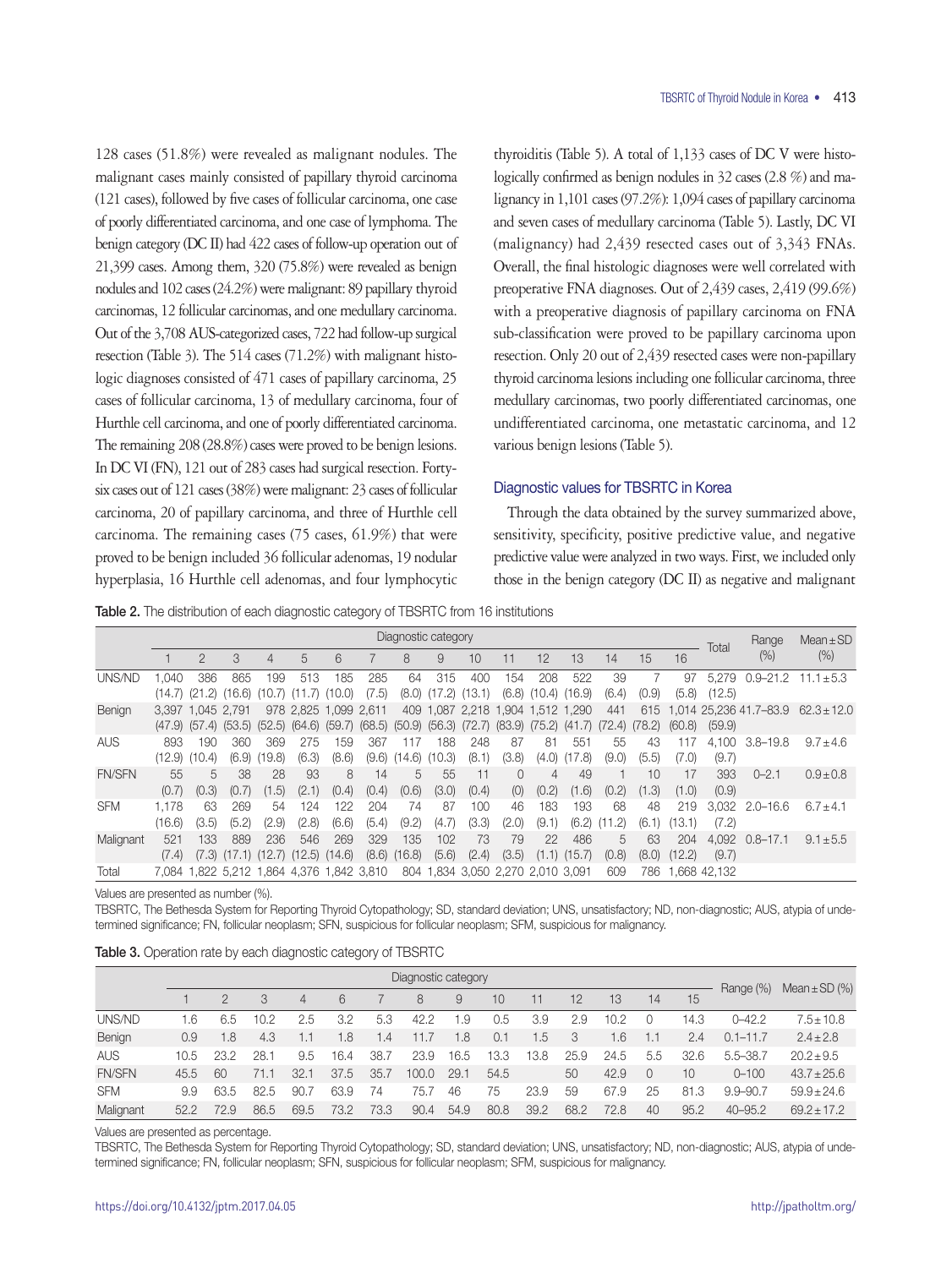categories (DC V and VI) as positive. In this analysis, the sensitivity, specificity, positive predictive value and negative predictive value for malignant thyroid tumors were 97.19%, 87.91%, 98.76%, and 75.83%, respectively. Second, we included FN (DC IV) cases as positive and calculated each parameter for the neoplasm including both benign and malignant. In this case, the sensitivity, specificity, positive predictive value, and negative predictive value for neoplasm of thyroid were 97.14%, 72.89%,

Table 4. The malignancy rate by each diagnostic category of TBSRTC

|                         | Diagnostic category |                |                   |                  |                  |                   |                   |                 |                 |                 |                   |                       |                 |                 |           | $Mean \pm SD$             |  |
|-------------------------|---------------------|----------------|-------------------|------------------|------------------|-------------------|-------------------|-----------------|-----------------|-----------------|-------------------|-----------------------|-----------------|-----------------|-----------|---------------------------|--|
|                         |                     | $\overline{2}$ | 3                 | 4                | 6                |                   | 8                 | 9               | 10              | 11              | 12                | 13                    | 14              | 15              | $(\% )$   | (%)                       |  |
| UNS/ND                  | 12/1.<br>(70.6)     | 13/25<br>(52)  | 51/88<br>(58)     | 4/5<br>(80)      | 4/6<br>(66.7)    | 10/15<br>(66.7    | 4/27<br>(14.8)    | 0/6<br>(0)      | 0/2<br>(O)      | 2/6<br>(33.3)   | 0/6<br>(0)        | 27/43<br>(62.8)       | NE <sup>a</sup> | 1/1<br>(100)    |           | $0 - 100$ $46.5 \pm 33.5$ |  |
| Benign                  | 10/32<br>(31.3)     | 2/19<br>(10.5) | 43/119<br>(36.1)  | 2/11<br>(18.2)   | 1/20<br>(5)      | 12/37<br>(32.4)   | 5/48<br>(10.4)    | 3/20<br>(15)    | 0/2<br>(0)      | 8/28<br>(28.6)  | 14/46<br>(30.4)   | 0/20<br>(0)           | 0/5<br>(0)      | 2/15<br>(13.3)  |           | $0 - 36.1$ $16.5 + 13.1$  |  |
| <b>AUS</b>              | 53/94<br>(56.4)     | 33/44<br>(75)  | 80/101<br>(79.2)  | 28/35<br>(80)    | 12/26<br>(46.2)  | 123/142<br>(86.6) | 4/28<br>(50)      | 19/31<br>(61.3) | 28/33<br>(84.8) | 5/12<br>(41.7)  | 18/21<br>(85.7)   | 87/138<br>(63.0)      | 2/3<br>(66.7)   | 12/14<br>(85.7) |           | $41.7 - 86.668.7 + 15.8$  |  |
| <b>FN/SFN</b>           | 16/25<br>(64)       | 1/3<br>(33.3)  | 12/27<br>(44.4)   | 5/9<br>(55.6)    | 0/3<br>(0)       | 0/5<br>(0)        | 0/5<br>(0)        | 8/16<br>(50)    | 0/6<br>(0)      | NE <sup>a</sup> | 0/2<br>(0)        | 3/19<br>(15.8)        | NE <sup>a</sup> | 1/1<br>(100)    | $0 - 100$ | $30.2 \pm 33.1$           |  |
| <b>SFM</b>              | 115/117<br>(98.3)   | 40/40<br>(100) | 213/222<br>(95.9) | 49/49<br>(100)   | 72/78<br>(92.3)  | 148/151<br>(98)   | 47/56<br>(83.9)   | 40/40<br>100)   | 74/75<br>(98.7  | (100)           | 106/108<br>(98.1) | .7131<br>131<br>(100) | (100)           | 39/39<br>(100)  | 83.9-100  | $97.5 + 4.5$              |  |
| Malignant 271/272 97/97 | (99.6)              | (100)          | 760/769<br>(98.8) | 164/164<br>(100) | 197/197<br>(100) | 241/241<br>(100)  | 120/122<br>(98.4) | 56/56<br>(100)  | 59/59<br>(100)  | 31/31<br>(100)  | 15/15<br>(100)    | 354/354<br>(100)      | 2/2<br>(100)    | 60/60<br>(100)  | 98.4-100  | $99.7 \pm 0.5$            |  |

Values are presented as number (mal/op) (%).

TBSRTC, The Bethesda System for Reporting Thyroid Cytopathology; SD, standard deviation; UNS, unsatisfactory; ND, non-diagnostic; AUS, atypia of undetermined significance; FN, follicular neoplasm; SFN, suspicious for follicular neoplasm; SFM, suspicious for malignancy. a Not evaluated due to no case of operation.

|                                                                           |             |                       |                | Surgical diagnosis<br>No. of |                          |                |                |                |              |     |              |     |           |                          |                |                          |              |                |
|---------------------------------------------------------------------------|-------------|-----------------------|----------------|------------------------------|--------------------------|----------------|----------------|----------------|--------------|-----|--------------|-----|-----------|--------------------------|----------------|--------------------------|--------------|----------------|
| <b>DC</b>                                                                 |             | No. of<br>${\sf FNA}$ | operation      |                              |                          |                |                |                |              |     |              |     |           |                          |                |                          |              |                |
|                                                                           |             |                       |                | PTC                          | <b>FTC</b>               | <b>HTC</b>     | <b>MTC</b>     | <b>PDC</b>     | UC           | SCC | <b>MC</b>    | Lym | <b>FA</b> | <b>HA</b>                | <b>NH</b>      | LT                       | GT           | $\mathsf{C}$   |
|                                                                           | Cyst        | 796                   | 35             | $\overline{7}$               | 1                        |                |                |                |              |     |              | 1   | 3         | $\overline{\phantom{a}}$ | 22             | $\overline{\phantom{a}}$ |              |                |
|                                                                           | Acellular   | 3,803                 | 212            | 114                          | $\overline{4}$           |                |                |                |              |     |              |     | 17        | $\mathbf{1}$             | 64             | 5                        |              | 5              |
|                                                                           | Total       | 4,599                 | 247            | 121                          | 5                        |                |                |                |              |     |              | 1   | 20        | $\mathbf{1}$             | 86             | 5                        |              | 6              |
| $\label{eq:1} \prod_{i=1}^n \left\{ \prod_{i=1}^n \frac{1}{n_i} \right\}$ | Be          | 19,179                | 375            | 73                           | 11                       |                |                |                |              |     |              |     | 34        | $\overline{2}$           | 240            | $\overline{7}$           |              | $\overline{7}$ |
|                                                                           | LT          | 1,148                 | 25             | $\hbox{9}$                   | ä,                       |                |                |                |              |     |              |     |           |                          | $\overline{a}$ | 16                       |              |                |
|                                                                           | GT          | 49                    | $\mathbf 0$    | $\overline{\phantom{m}}$     | $\overline{\phantom{0}}$ |                |                |                |              |     |              |     |           |                          |                |                          |              |                |
|                                                                           | $\circ$     | 1,023                 | 22             | $\overline{7}$               | 1                        |                |                |                |              |     |              |     | 4         | $\overline{\phantom{a}}$ | $\mathcal G$   | $\mathbf{1}$             |              |                |
|                                                                           | Total       | 21,399                | 422            | 89                           | 12                       | $\overline{a}$ | 1              |                |              |     |              |     | 38        | $\overline{2}$           | 249            | 24                       |              | 7              |
| $\parallel \parallel$                                                     | <b>AUS</b>  | 3,708                 | 722            | 471                          | 25                       | 4              | 13             |                |              |     |              |     | 52        | 13                       | 124            | 11                       |              | 7              |
| $\mathsf{I}\mathsf{V}$                                                    | ${\sf FN}$  | 283                   | 121            | 20                           | 23                       | 3              |                |                |              |     |              |     | 36        | 16                       | 19             | $\overline{4}$           |              |                |
| V                                                                         | ${\sf PTC}$ | 1,715                 | 1,123          | 1,093                        | $\overline{\phantom{a}}$ |                |                |                |              |     |              |     |           | $\overline{\phantom{a}}$ | 19             | 10                       |              |                |
|                                                                           | <b>MTC</b>  | 11                    | 8              |                              |                          |                | $\overline{7}$ |                |              |     |              |     |           |                          |                |                          |              |                |
|                                                                           | $\rm MC$    | $\overline{2}$        | $\mathbf 0$    |                              |                          |                |                |                |              |     |              |     |           |                          |                |                          |              |                |
|                                                                           | Lym         | 1                     | $\overline{0}$ |                              |                          |                |                |                |              |     |              |     |           |                          |                |                          |              |                |
|                                                                           | $\circ$     | 12                    | $\overline{2}$ | $\mathbf{1}$                 |                          |                |                |                |              |     |              |     |           |                          |                |                          |              |                |
|                                                                           | Total       | 1,741                 | 1,133          | 1,094                        | $\overline{a}$           |                | 7              |                |              |     |              |     |           | $\overline{a}$           | 19             | 10                       | $\mathbf{2}$ |                |
| V <sub>l</sub>                                                            | PTC         | 3,313                 | 2,429          | 2,419                        | 1                        |                |                |                |              |     |              |     |           |                          | 4              | $\overline{4}$           |              |                |
|                                                                           | <b>PDC</b>  | $\overline{c}$        | $\overline{c}$ |                              |                          |                |                |                |              |     |              |     |           | $\overline{1}$           |                |                          |              |                |
|                                                                           | <b>MTC</b>  | 5                     | 3              |                              |                          |                | 3              |                |              |     |              |     |           |                          |                |                          |              |                |
|                                                                           | UC          | 5                     | $\mathbf{1}$   |                              |                          |                |                |                | 1            |     |              |     |           |                          |                |                          |              |                |
|                                                                           | SCC         | 1                     | $\circ$        |                              |                          |                |                |                |              |     |              |     |           |                          |                |                          |              |                |
|                                                                           | <b>MC</b>   | 8                     | 3              |                              |                          |                |                |                |              |     |              |     |           |                          |                |                          |              | $\overline{2}$ |
|                                                                           | Lym         | $\overline{c}$        | $\overline{0}$ |                              |                          |                |                |                |              |     |              |     |           |                          |                |                          |              |                |
|                                                                           | $\circ$     | $\overline{7}$        | $\mathbf{1}$   |                              |                          |                |                |                |              |     |              |     |           |                          |                |                          |              |                |
|                                                                           | Total       | 3,343                 | 2,439          | 2,419                        | $\mathbf{1}$             | ä,             | 3              | $\overline{2}$ | $\mathbf{1}$ | ÷.  | $\mathbf{1}$ | ٠   | ٠         | $\overline{1}$           | $\overline{4}$ | 4                        |              | 3              |

Table 5. Follow up surgical diagnosis by each DC of TBSRTC

DC, diagnostic category; TBSRTC, The Bethesda System for Reporting Thyroid Cytopathology; PTC, papillary thyroid carcinoma; FTC, follicular thyroid carcinoma; HTC, Hurthle cell thyroid carcinoma; MTC, medullary thyroid carcinoma; UC, undifferentiated carcinoma; SCC, squamous cell carcinoma; MC, metastatic carcinoma; Lym, lymphoma; FA, follicular adenoma; HA, Hurthle cell adenoma; NH, nodular hyperplasia; LT, lymphocytic thyroiditis; GT, granulomatous thyroiditis; O, others; Be, benign; AUS, atypia of undetermined significance; FN, follicular neoplasm; PDC, poorly differentiated carcinoma.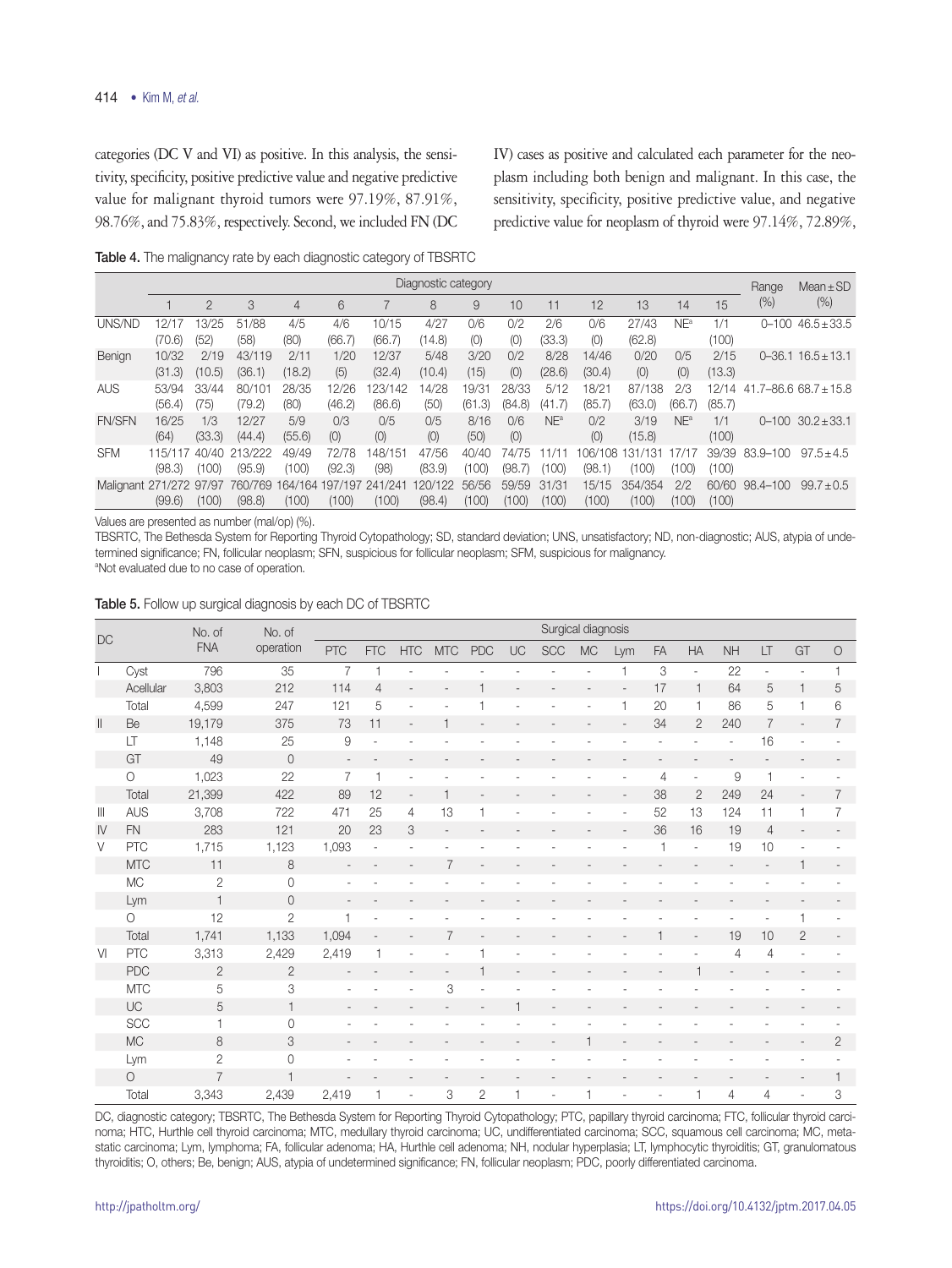96.78%, and 75.83%, respectively.

# **DISCUSSION**

TBSRTC was proposed in October 2007 in Bethesda, Maryland, and published in 2009,1 TBSRTC was then immediately introduced in the 2009 guidelines of the KTA.<sup>6,16</sup> Despite the information about TBSRTC having been globally disseminated, the status of its usage in clinical practice in Korea has been unknown. This questionnaire provides a cross-sectional view, based on the collective data from participating pathology laboratories, of the degree of implementation of TBSRTC in Korea and evaluates its impact on daily practice by assessing the incidence and malignant risk of each DC at each pathology laboratory using TBSRTC.

Overall, the data shows that TBSRTC is well implemented in Korea. As of July 2012 (when the questionnaire was mailed), 81% (60 out of 74) of the participating pathology laboratories were already using TBSRTC, which is higher than the rate given in published data from the College of American Pathologists.<sup>17</sup> In addition, the data demonstrates interesting technical points. Fifty-seven percent of the laboratories are using conventional alcohol-fixed direct smears as a preparatory method for thyroid FNA; in contrast, 14.9% of the laboratories are using liquidbased cytology and 29.7% are using both. Overall, 44.6% of the laboratories are using liquid based cytology. Twenty-one out of 74 pathology laboratories (27%) received thyroid core needle biopsies; among them, four institutes used both core needle biopsy and FNA as the primary diagnostic test for thyroid nodules. Although core needle biopsy of thyroid nodules is emerging as an effective alternative method, the primary use of core needle biopsy in a thyroid nodule is quite unusual. For example, current American Thyroid Association thyroid nodule management guidelines and the Society of Radiologists in Ultrasound Consensus Statement have not included core biopsy as an evaluation tool of thyroid nodule, and some other studies suggest that after several non-diagnostic FNA, surgical excision should be considered appropriate.<sup>18,19</sup>

More importantly, our data showed some differences in the incidence and malignant risk of certain categories between TB-SRTC1 or published studies from other countries<sup>7,12</sup> and the current results. As shown in Table 2, lower incidence of DC IV (0.9  $\pm$  0.8%) and higher incidence of DC III (9.7 $\pm$ 4.6%), DC V (6.7 $\pm$ 4.1%), and DC VI (9.1  $\pm$  5.5%) were demonstrated. Moreover, the malignancy rates of DC I, II, III, and V (mean of malignancy rates:  $46.5 \pm 33.5$ ,  $16.5 \pm 13.1$ ,  $68.7 \pm 15.8$ , and  $97.5 \pm 4.5$ , respectively) in our study were higher than the risk of malignancy indicated by the original TBSRTC (1%–4%, DC I; 0%–3%, DC II; 5%-15%, DC III, and 60%-75%, DC V<sup>1</sup> and other previous studies.11,18-24 However, these findings are consistently shown in previous reports from Korea.<sup>8,9</sup> These can be explained by several reasons. First, in Korea, the prevalence of papillary thyroid carcinoma is more than 95%, whereas that of follicular carcinoma is very low, at  $3.2\%$ , which has resulted in the lower incidence of DC IV and higher incidence of DC III, V, and VI. In addition, higher prevalence of papillary thyroid carcinoma might influence higher malignant rates of DC II, DC III, and DC V. Second, most institutes submitting their details of TBSRTC are universitybased tertiary centers. In tertiary referral institutes, the patients who had been diagnosed with suspicious or malignant nodules at primary care centers were more likely to receive an operation despite a DC III or DC V diagnosis of FNA, especially those whose imaging studies strongly suggest malignancy. In the present study, malignancy rates were calculated based on the resected cases. The malignancy rate assessed either in the total fine needle aspiration cytology cases or in the resected cases cannot be said to represent the exact malignancy rate of each DC of TBSRTC. The former can miss unresected malignant tumors, and the latter can be exaggerated by selection bias, which may occur in this type of retrospective study. Therefore, our malignancy rates cannot be directly compared with the malignant risk recommended in TB-SRTC. Lastly, because Korean citizens tend to consider false-positive results more significantly than false-negative results, cytopathologists in Korea may have a tendency to under-diagnose FNA of thyroid nodules.10

There are some limitations in the data derived from this questionnaire, especially those evaluating the incidence and malignancy rate of each DC in TBSRTC, as mentioned above. First, 14 out of 16 institutes submitting the incidence and malignancy rate of TBSRTC are university-based centers. Therefore, the results of this survey may not be truly representative of all kinds of practices; from community to academic. Second, all data are self-reported and not verified. Third, the data might not reflect the current status in certain aspects because the questionnaire was mailed in July 2012. The implementation of TBSRTC is more widespread in Korea at present, and liquid-based cytology and core needle biopsy are likely to have been adopted more widely. The usage of core needle biopsy in thyroid nodules has been actively studied in Korea.<sup>25</sup>

In conclusion, overall, TBSRTC has been well adopted in Korea, with more than 80% of institutes using TBSRTC as of 2012. However, ongoing education is still necessary to reduce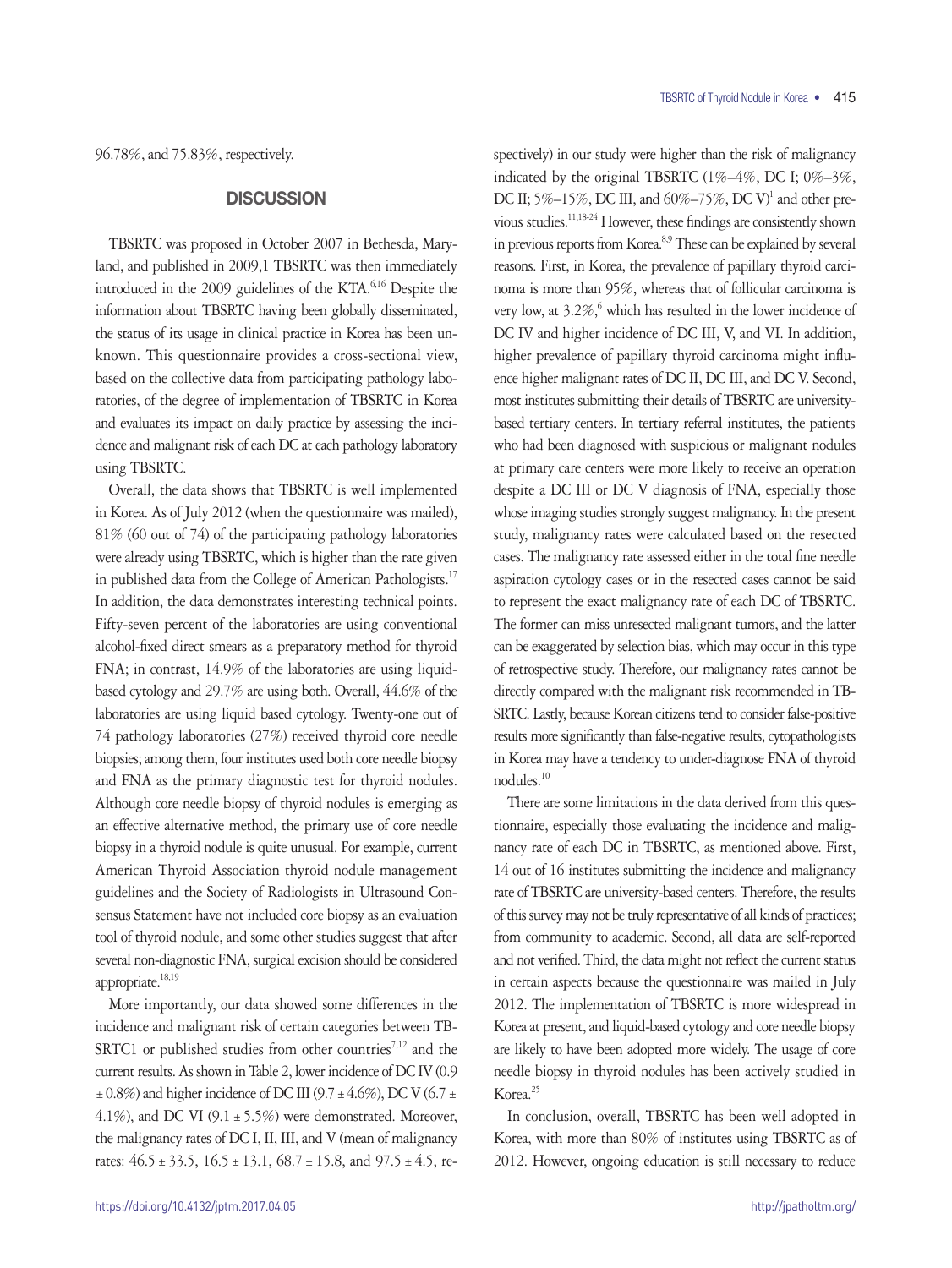## 416 • Kim M, *et al.*

the variation of incidence and malignant rates of TBSRTC. Moreover, it would be better to modify reference values of malignancy rate of each category of TBSRTC and revisit the guidelines for treating patients with thyroid nodules in Korea based on the results of this study. Finally, it is highly recommended that each institute review their report of thyroid aspiration and have their own incidence and malignant rates for each DC.

## **Conflicts of Interest**

No potential conflict of interest relevant to this article was reported.

## **Acknowledgments**

This research was supported by The Korean Society for Cytopathologists Grant No. 2012-01.

# **REFERENCES**

- 1. Cibas ES, Ali SZ; NCI Thyroid FNA State of the Science Conference. The Bethesda System For Reporting Thyroid Cytopathology. Am J Clin Pathol 2009; 132: 658-65.
- 2. Bongiovanni M, Krane JF, Cibas ES, Faquin WC. The atypical thyroid fine-needle aspiration: past, present, and future. Cancer Cytopathol 2012; 120: 73-86.
- 3. Crowe A, Linder A, Hameed O, *et al*. The impact of implementation of the Bethesda System for Reporting Thyroid Cytopathology on the quality of reporting, "risk" of malignancy, surgical rate, and rate of frozen sections requested for thyroid lesions. Cancer Cytopathol 2011; 119: 315-21.
- 4. Ozluk Y, Pehlivan E, Gulluoglu MG, *et al*. The use of the Bethesda terminology in thyroid fine-needle aspiration results in a lower rate of surgery for nonmalignant nodules: a report from a reference center in Turkey. Int J Surg Pathol 2011; 19: 761-71.
- 5. Horne MJ, Chhieng DC, Theoharis C, *et al*. Thyroid follicular lesion of undetermined significance: Evaluation of the risk of malignancy using the two-tier sub-classification. Diagn Cytopathol 2012; 40: 410-5.
- 6. Yi KH, Park YJ, Koong SS, *et al*. Revised Korean Thyroid Association management guidelines for patients with thyroid nodules and thyroid cancer. Endocrinol Metab 2010; 25: 270-97.
- 7. Kim SK, Hwang TS, Yoo YB, et al. Surgical results of thyroid nodules according to a management guideline based on the *BRAF* (V600E) mutation status. J Clin Endocrinol Metab 2011; 96: 658-64.
- 8. Lee YB, Cho YY, Jang JY, et al. Current status and diagnostic values of the Bethesda system for reporting thyroid cytopathology in a

papillary thyroid carcinoma-prevalent area. Head Neck 2017; 39: 269-74.

- 9. Park JH, Yoon SO, Son EJ, Kim HM, Nahm JH, Hong S. Incidence and malignancy rates of diagnoses in the bethesda system for reporting thyroid aspiration cytology: an institutional experience. Korean J Pathol 2014; 48: 133-9.
- 10. Lee K, Jung CK, Lee KY, Bae JS, Lim DJ, Jung SL. Application of Bethesda system for reporting thyroid aspiration cytology. Korean J Pathol 2010; 44: 521-7.
- 11. Bongiovanni M, Spitale A, Faquin WC, Mazzucchelli L, Baloch ZW. The Bethesda System for Reporting Thyroid Cytopathology: a meta-analysis. Acta Cytol 2012; 56: 333-9.
- 12. Ohori NP, Schoedel KE. Variability in the atypia of undetermined significance/follicular lesion of undetermined significance diagnosis in the Bethesda System for Reporting Thyroid Cytopathology: sources and recommendations. Acta Cytol 2011; 55: 492-8.
- 13. Mathur A, Najafian A, Schneider EB, Zeiger MA, Olson MT. Malignancy risk and reproducibility associated with atypia of undetermined significance on thyroid cytology. Surgery 2014; 156: 1471-6.
- 14. Ho AS, Sarti EE, Jain KS, *et al*. Malignancy rate in thyroid nodules classified as Bethesda category III (AUS/FLUS). Thyroid 2014; 24: 832-9.
- 15. VanderLaan PA, Marqusee E, Krane JF. Clinical outcome for atypia of undetermined significance in thyroid fine-needle aspirations: should repeated fna be the preferred initial approach? Am J Clin Pathol 2011; 135: 770-5.
- 16. Yi KH, Park YJ, Koong SS,*et al*. Revised Korean Thyroid Association Management Guidelines for patients with thyroid nodules and thyroid cancer. Korean J Otorhinolaryngol-Head Neck Surg 2011; 54: 8-36.
- 17. Auger M, Nayar R, Khalbuss WE, et al. Implementation of the Bethesda System for Reporting Thyroid Cytopathology: observations from the 2011 thyroid supplemental questionnaire of the College of American Pathologists.Arch Pathol Lab Med 2013; 137: 1555-9.
- 18. Haugen BR, Alexander EK, Bible KC, et al. 2015 American Thyroid Association management guidelines for adult patients with thyroid nodules and differentiated thyroid cancer: The American Thyroid Association Guidelines Task Force on Thyroid Nodules and Differentiated Thyroid Cancer. Thyroid 2016; 26: 1-133.
- 19. Samir AE, Vij A, Seale MK, *et al*. Ultrasound-guided percutaneous thyroid nodule core biopsy: clinical utility in patients with prior nondiagnostic fine-needle aspirate. Thyroid 2012; 22: 461-7.
- 20. Yang J, Schnadig V, Logrono R, Wasserman PG. Fine-needle aspiration of thyroid nodules: a study of 4703 patients with histologic and clinical correlations. Cancer 2007; 111: 306-15.
- 21. Yassa L, Cibas ES, Benson CB, *et al*. Long-term assessment of a mul-